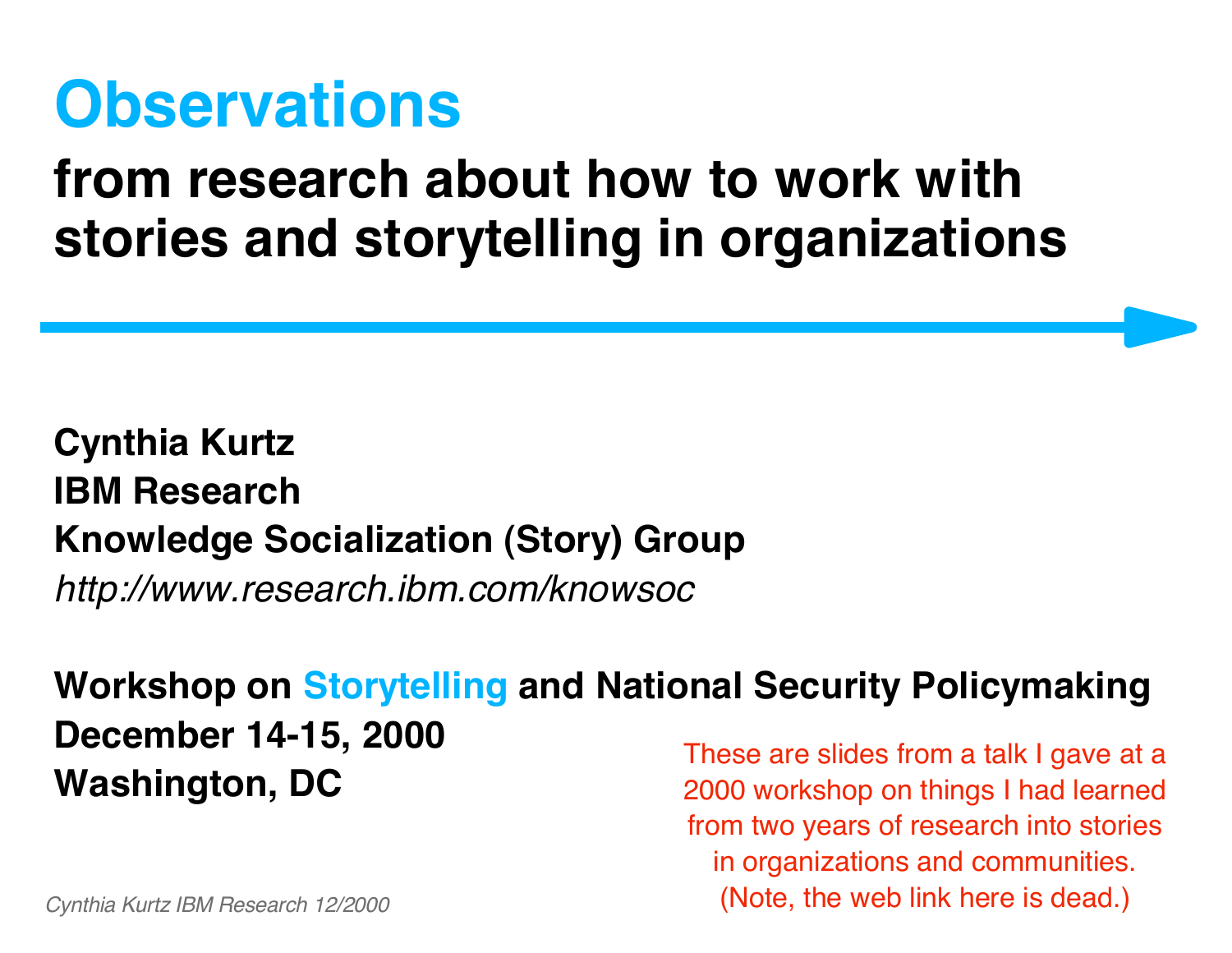#### **The Knowledge Socialization (Story) group at IBM Research focuses on:**



**applications and collaborations for learning, testing and refinement**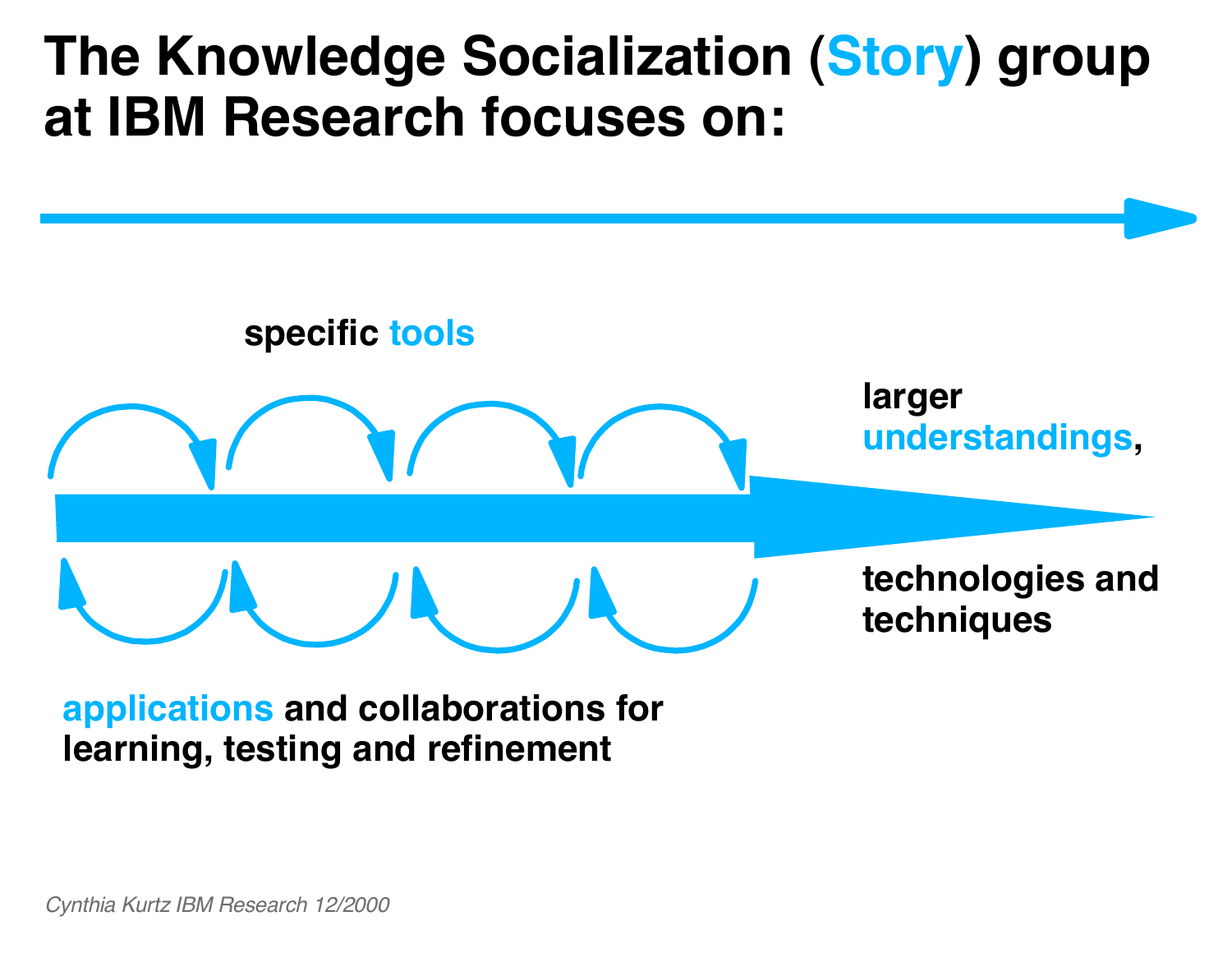## **Some of the work we've been doing in the Story group:**

- **tools for "working with" stories**
- **knowledge representations for composing, organizing, and understanding stories**
- **methodologies for gathering, understanding, and telling stories for education, KM and design**
- **support for storytelling in IBM**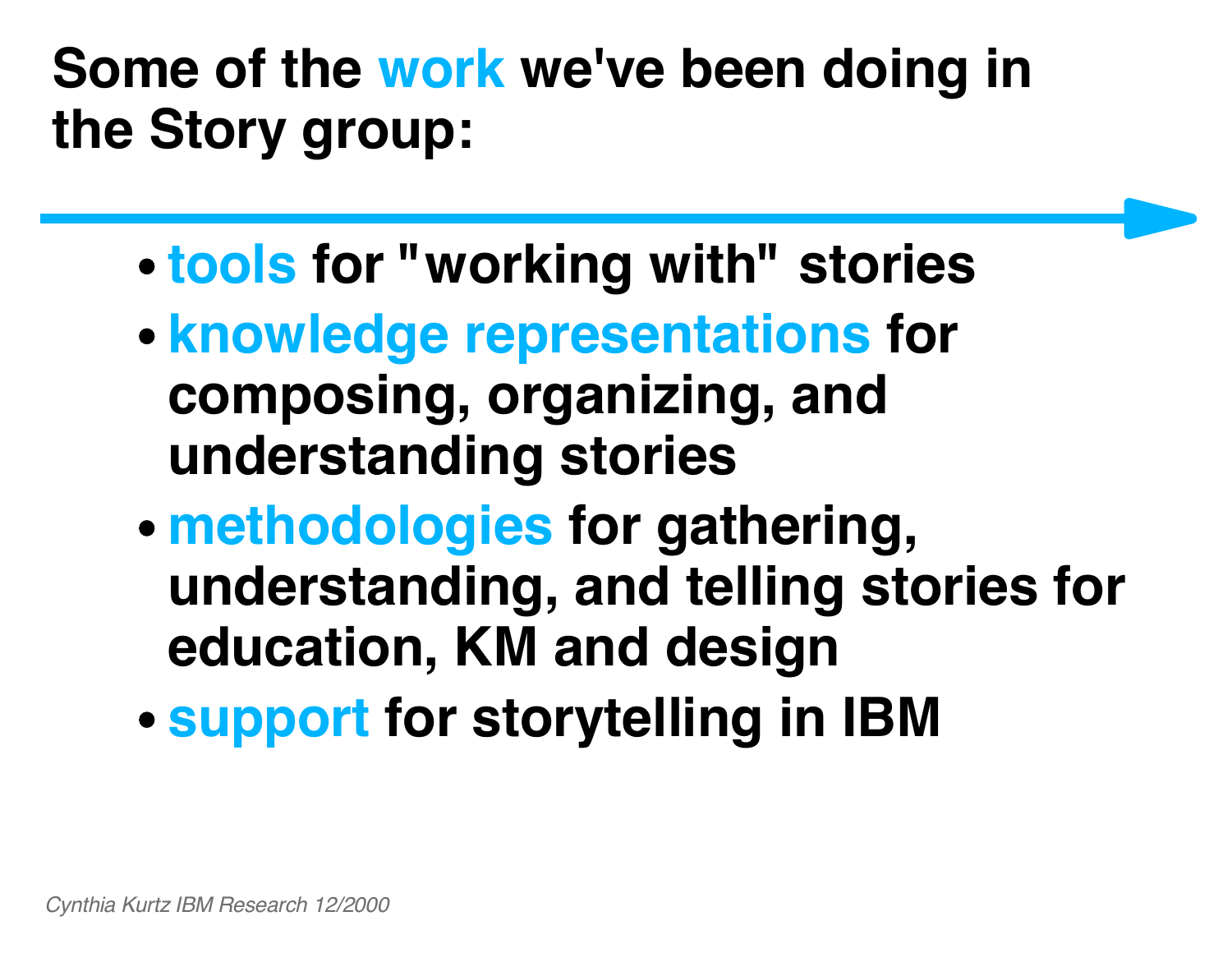## **Food for thought.**

- **Following are some observations (intuitions) about "working with" stories and storytelling in the context of people and organizations.**
- **These are from experience; they are unproven though some are reflected in the literature.**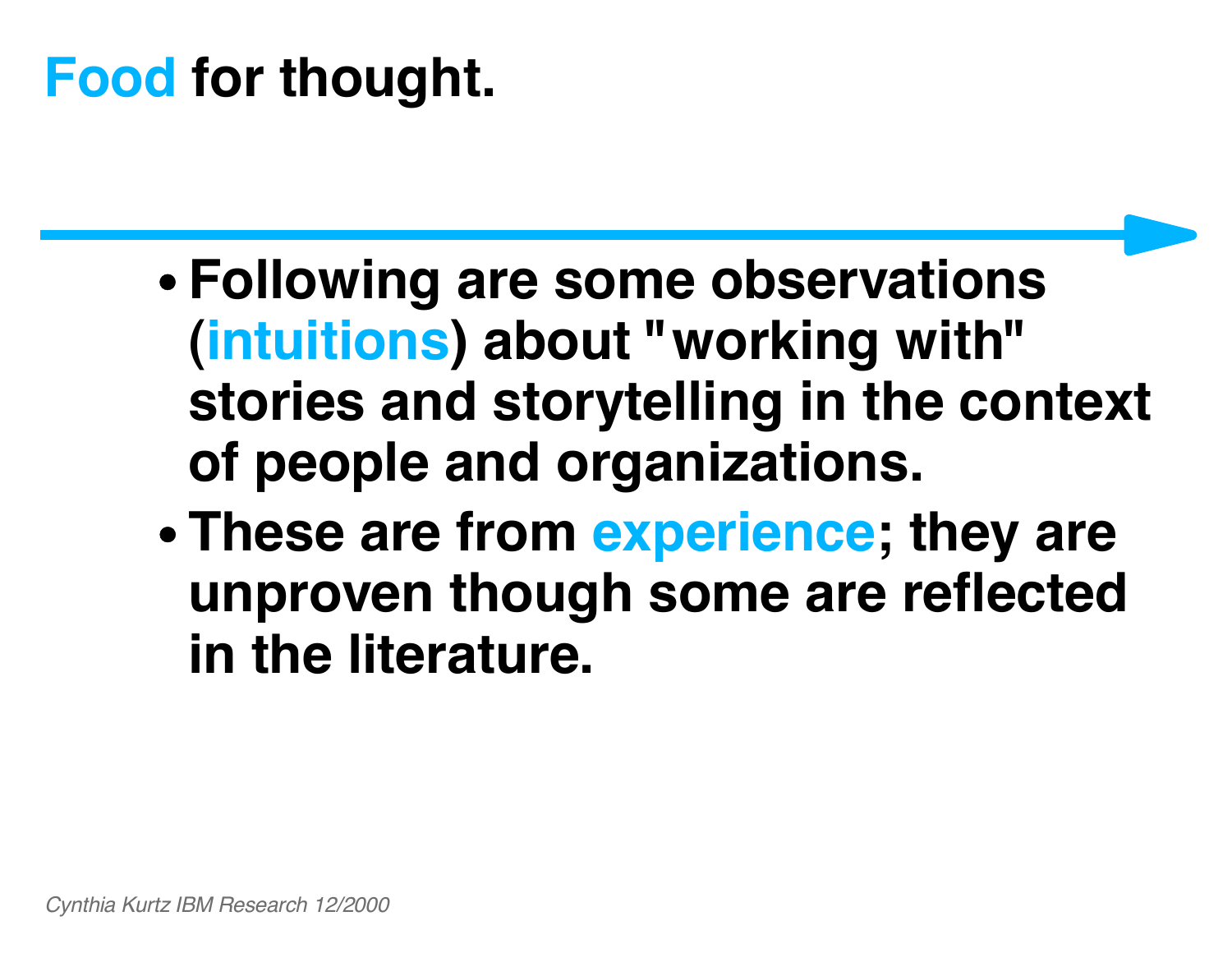#### **1. Stories are a compact means of transferring complex knowledge.\***



**G.S. Evans, at www.storybytes.com**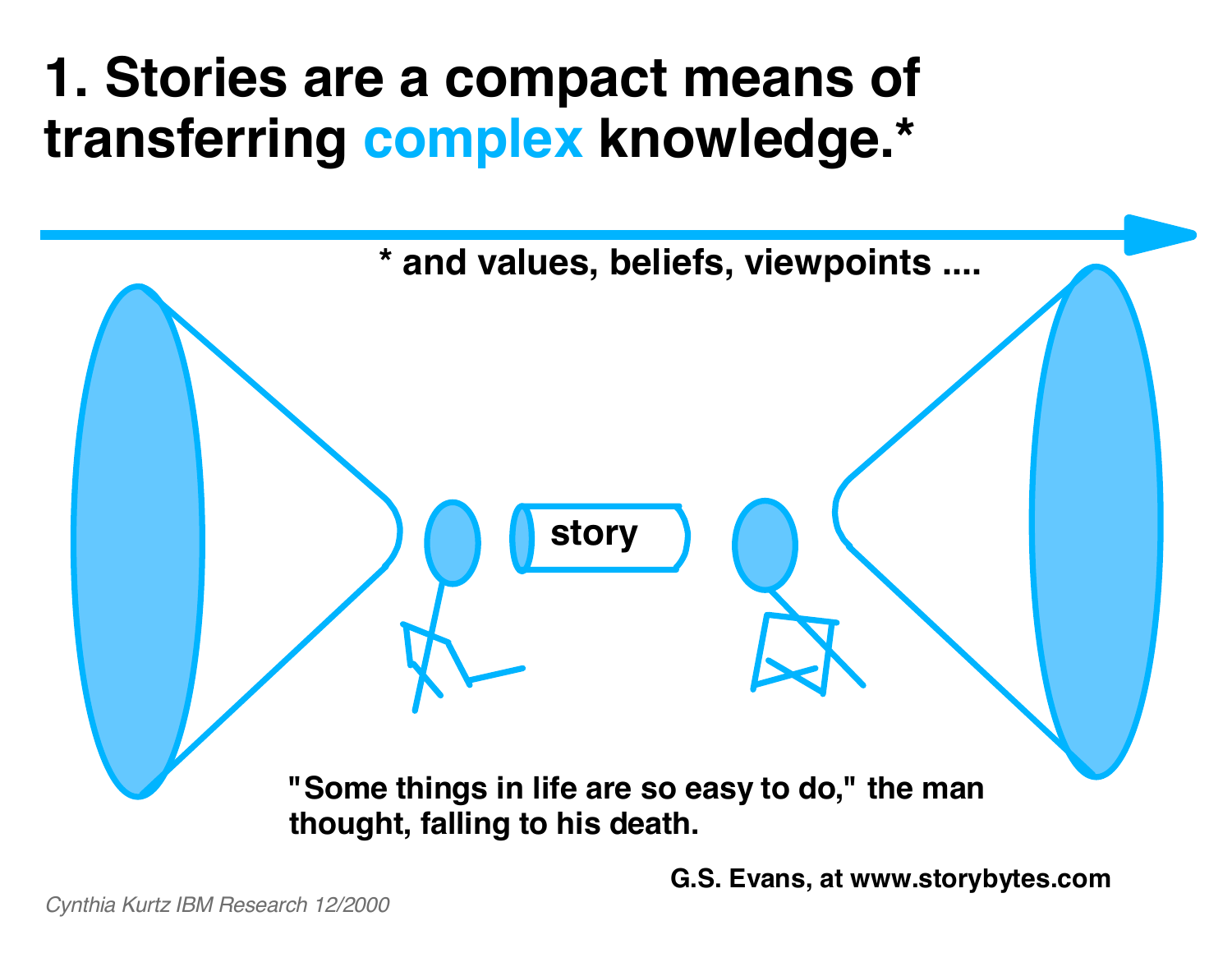#### **2. A story is like a ripple in a pond: stories have stories have stories.**

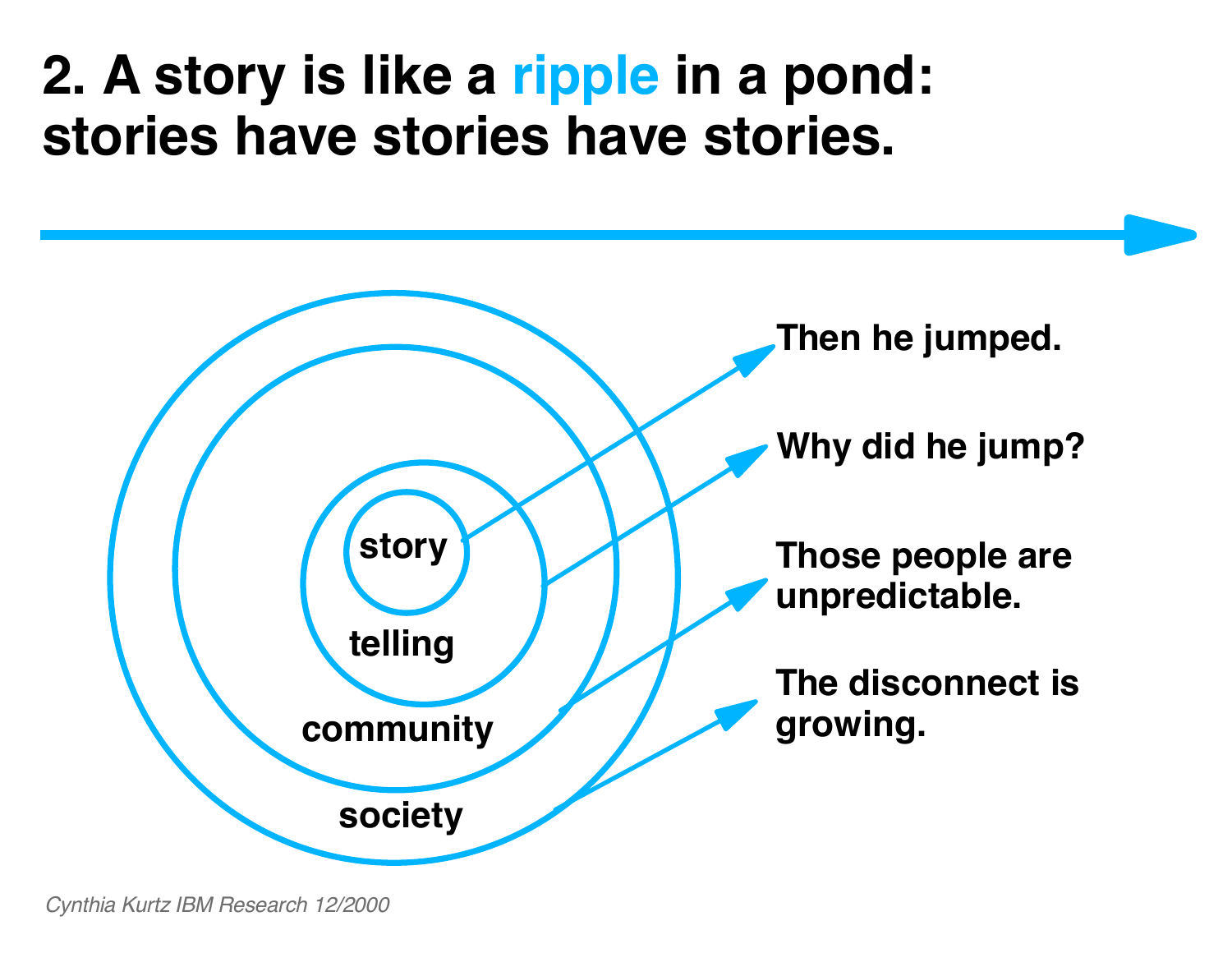#### **3. Stories have a natural life cycle one can work with at many points.**

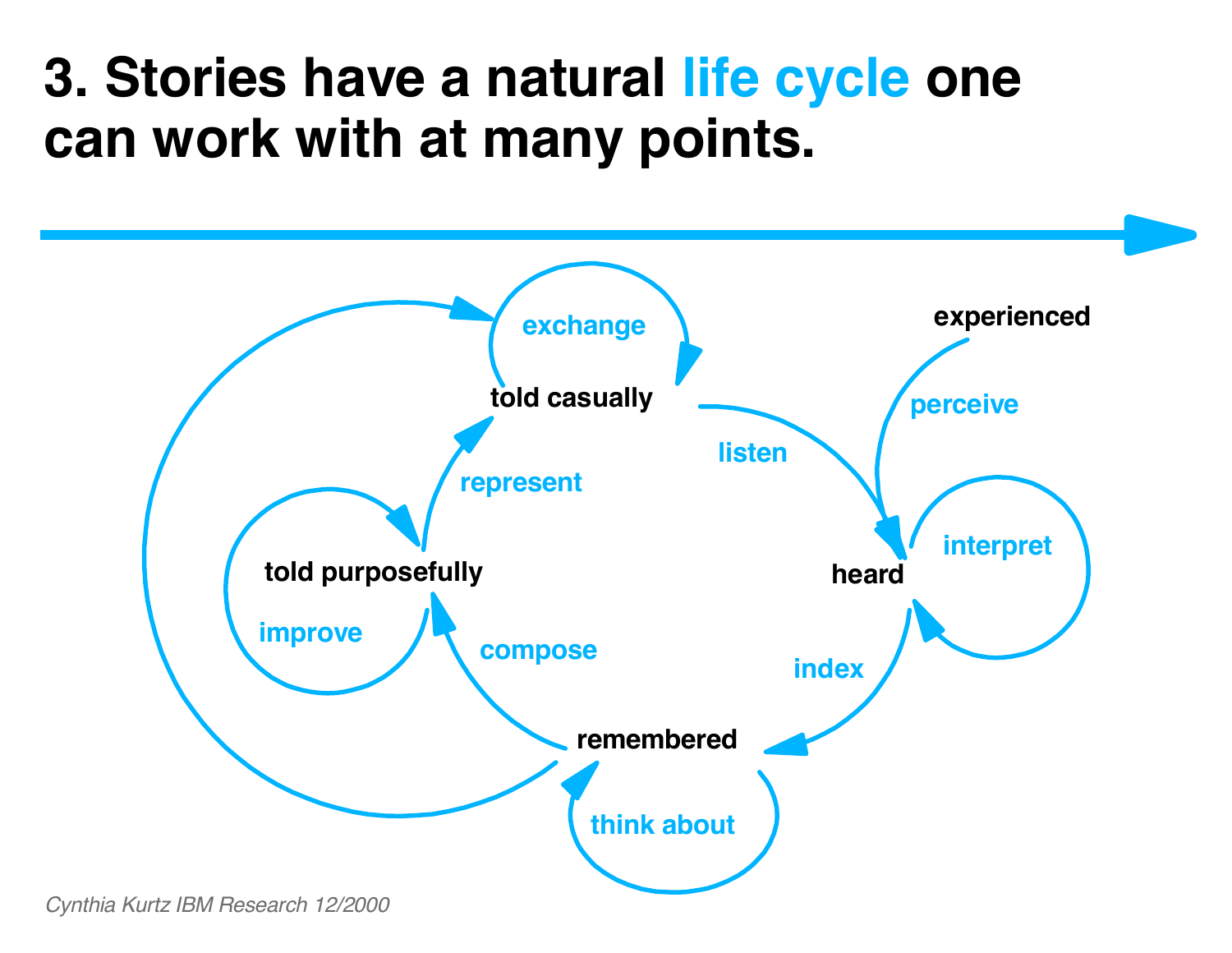#### **4. Our first impulse is to tell; but it is often better to do and to listen.**

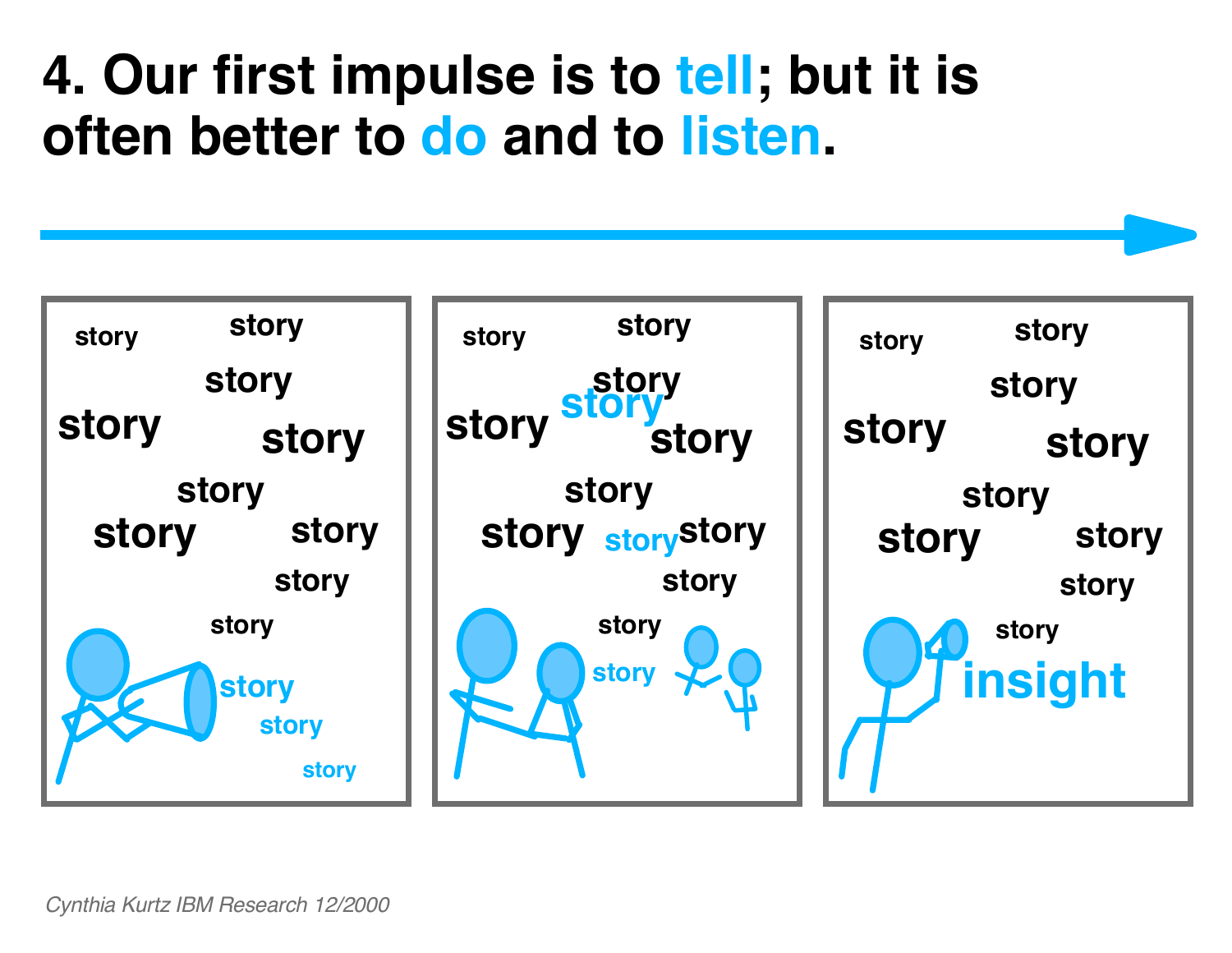#### **5. In storytelling, truth\* is almost always more useful than fiction.**

**\* at least an** *element* **of truth ....**

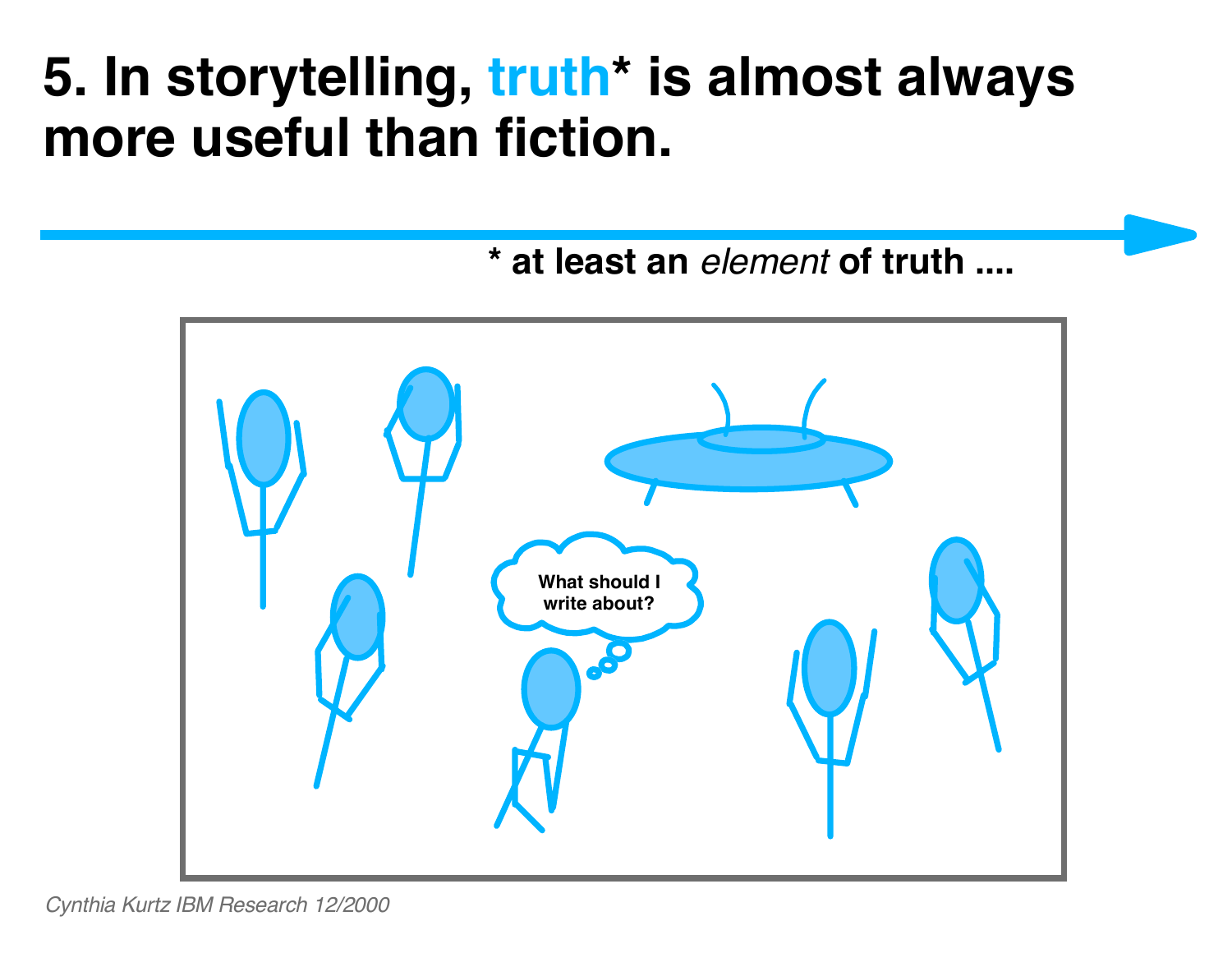#### **6. People have varied conceptions of what a story is and isn't.**

#### **People often think of stories as..**

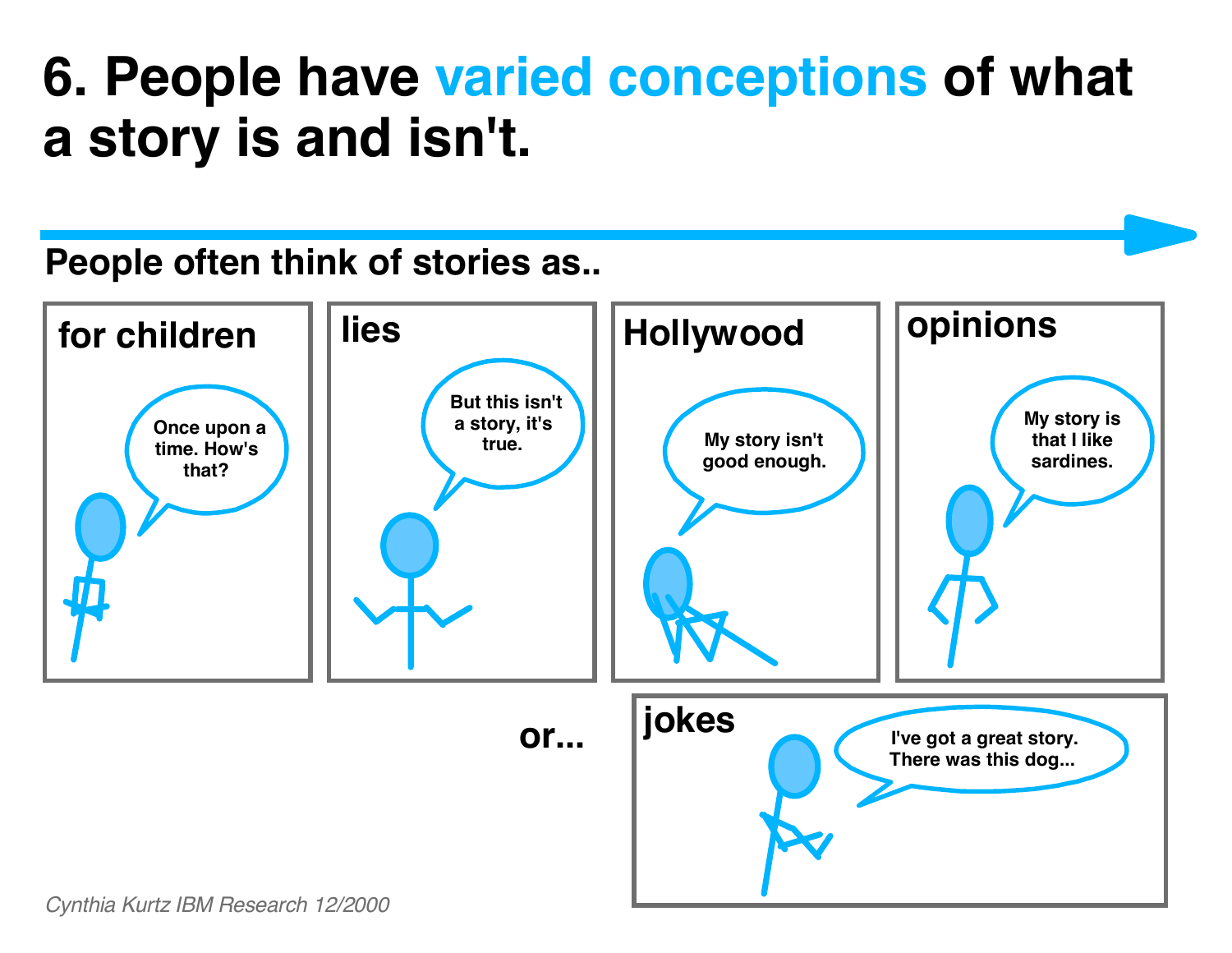#### **7. Storytelling is innate but not necessarily at the surface.**

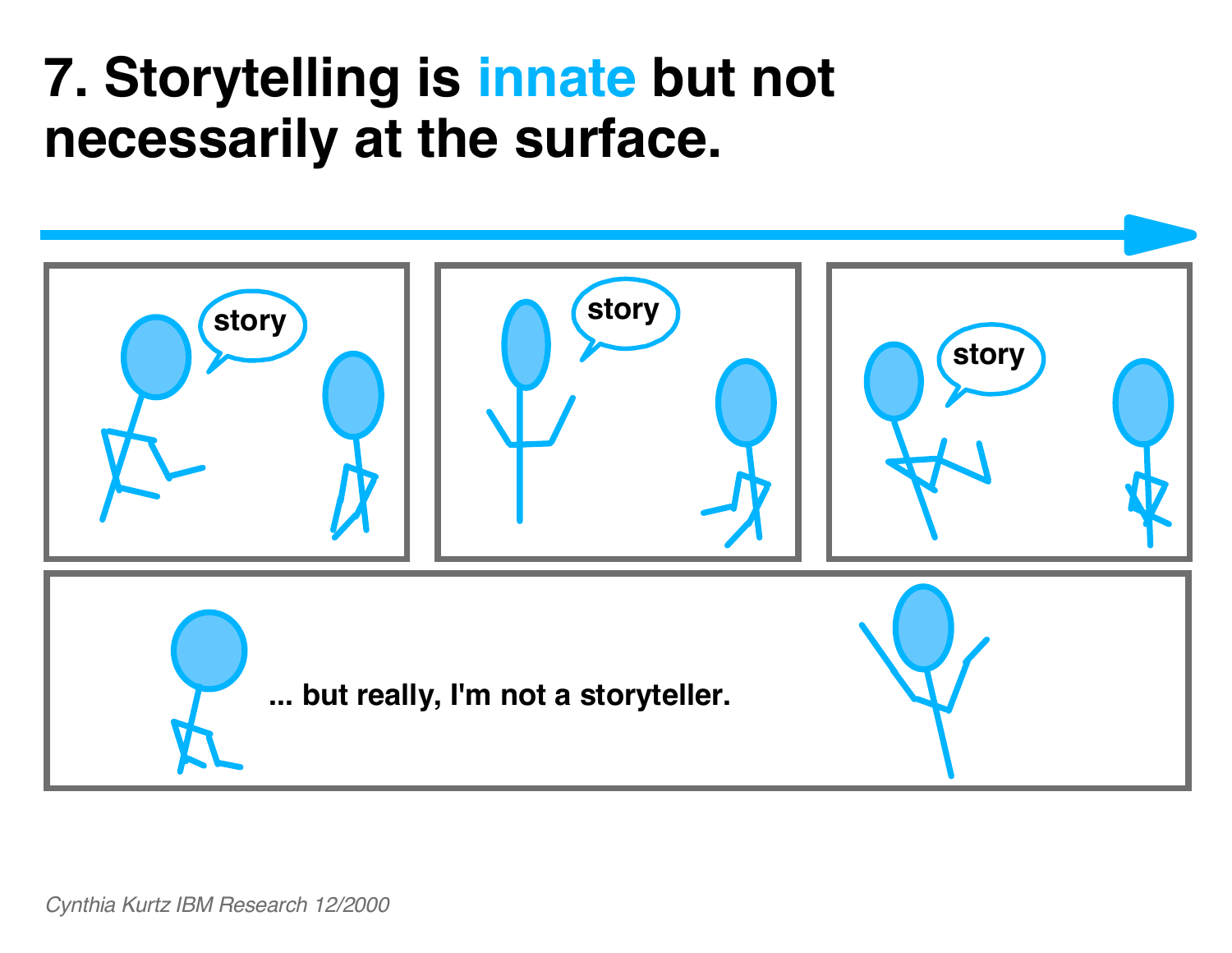#### **8. There are grails and graffitis in working with stories.**